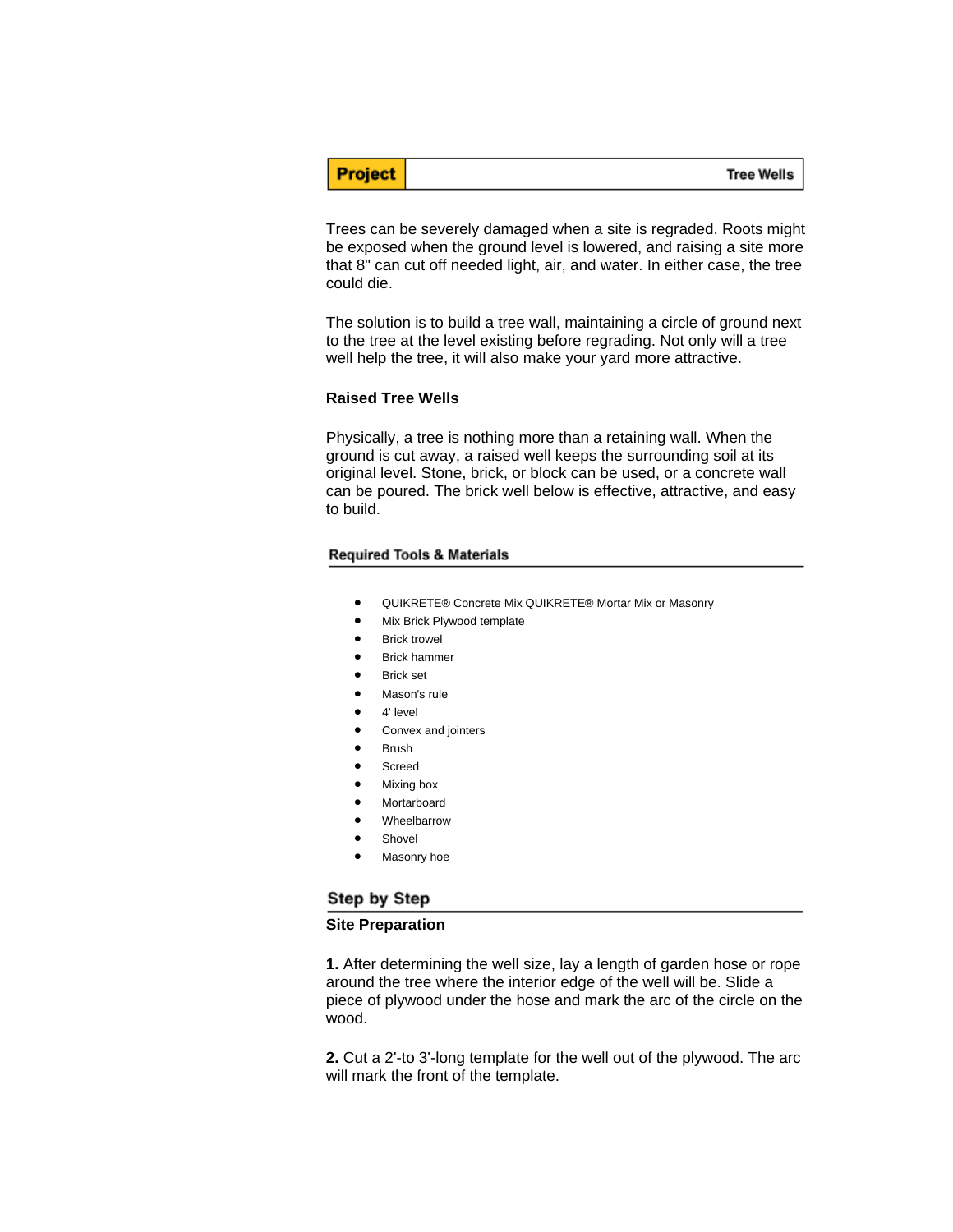

**3.** Excavate a 16"-wide trench, beginning about 4" inside the hose. Dig the trench to several inches below the frost line, keeping the bottom 6" of the trench as smooth as possible so that a footer can be poured without constructing forms.

**4.** Using the prepared concrete mix, pour a 6" footer. Screed it smooth,

and level. Cure it for at least 1 day.

# **Building the Well**

**1.** Dry-lay 2 wythes of brick around the footer, keeping 1/2" joints between the wythes and bricks. The wythes are laid in a horizontal running bond so that head joints do not extend through the width of the wall. Mark the location of the bricks on the footer.

**2.** Remove the bricks and lay a 1/2" bed of the prepared mortar mix on the footer. Prepare only as much mortar as can be used in an hour.

**3.** Lay the first course in the mortar bed - do not butter the head joints or the joints between the wythes. These are left open so moisture can escape and to prevent cracks in the wall. Plumb and level each brick, using the template to keep the well plumb from point to point.

**4.** Using 1/2" bed joints and a vertical running bond in each wythe, build up the well to the former ground level. Plumb and level as you go.

**5.** After each course is laid, clean out any mortar that falls into the head joints. Use metal ties to bond the wythes together every 5 to 6 courses.

**6.** Tool the joints with the convex jointer as they are setting up. After the joints harden, brush out any loose mortar.

**7.** Lay the top course with headers, buttering both sides of the bricks before laying them. Tool the top joints flat to prevent moisture entry.

## **Sunken Tree Well**

To keep the tree's root system close to necessary nutrients when the ground level is raised, a sunken tree wall in constructed. Site preparation is the same as described earlier; well construction can also be done according to the method already described, except that for a sunken tree well, all joints are mortared, and the exterior face of the wall is parged with cement up to the grade line.

A simple alternative to brick construction, which can be used for either raised or sunken wells, is mortarless block construction with